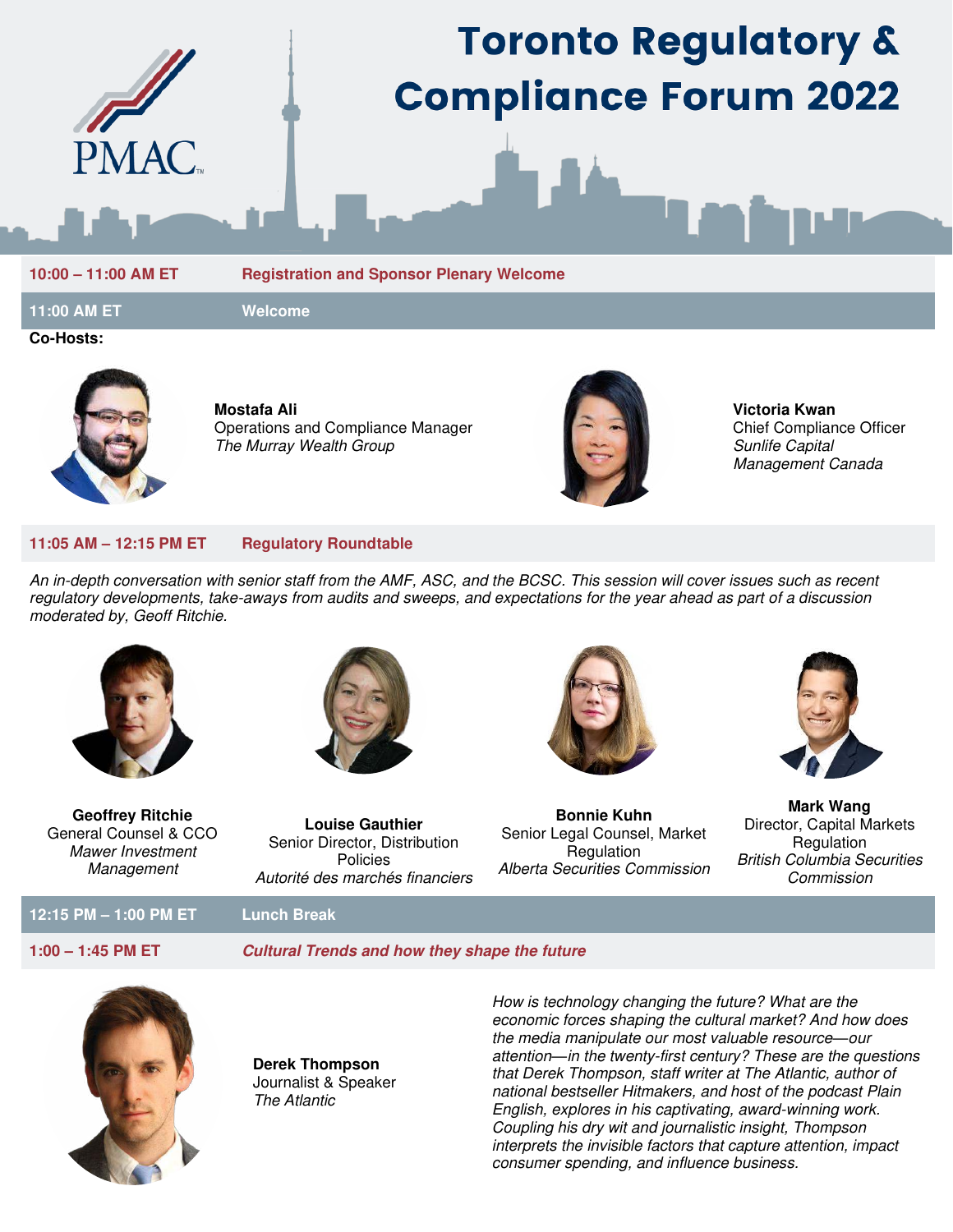**1:45 – 2:00 PM ET Break and Sponsor Booth Viewings** 

## **2:00 – 3:00 PM ET Concurrent Session #1: Institutional Client Hot Topics**

Panelists from PMAC law firm affiliates will share practical advice on some of the unique compliance challenges facing institutional firms. This interactive discussion will include hypothetical case studies, regulation/rule review and explore important topics such as conflicts of interest, ESG, KYP, KYC and more. The session will be moderated by Afshan Ali and will end with a Q&A session.



**Afshan Ali**  VP, **Commercial** Banking & Wealth Management **Compliance** CIBC



**John Kruk**  Partner Fasken **Martineau** DuMoulin LLP



**Kristen Pennington**  Partner McMillan LLP

### **2:00 – 3:00 PM ET Concurrent Session #2: Private Client Hot Topics**

This session will help firms navigate some of the key compliance challenges facing private client firms. Panelists from PMAC law firm affiliates will review the current regulation and explore implementation challenges through hypothetical case studies covering marketing practices/benchmarking, conflicts of interest, KYC/suitability and more, followed by a Q&A session.



**Adam Beach**  VP, CCO & **Operations** Manager Evans Investment Counsel



**Don Campbell**  Compliance & **Regulatory** Counsel Canadian Compliance & **Regulatory** Law



**Susan Han**  Partner WeirFoulds LLP

# **3:00 – 3:15 PM ET Break and Sponsor Booth Viewings**

**3:15 – 4:15 PM ET Disclosure Dilemma – Balancing the Regulatory Requirements with Investor Key Information Needs** 

 A provocative conversation about the tension between disclosure requirements and what behavioural economics teaches us constitutes effective disclosure. From revamped conflicts of interest and RDI disclosure to the Total Cost Reporting proposals, effective disclosure is critical to your client relationships and regulatory compliance.



**Denys Calvin**  VP, COO Nexus Investment **Management** 



**Michelle Hilscher,**  VP, Strategy **BEworks** 



**David Lewis,**  President of Research Institute **BEworks** 

**4:15 PM ET Concluding Remarks** 

**4:20 – 6:00 PM ET Reception**